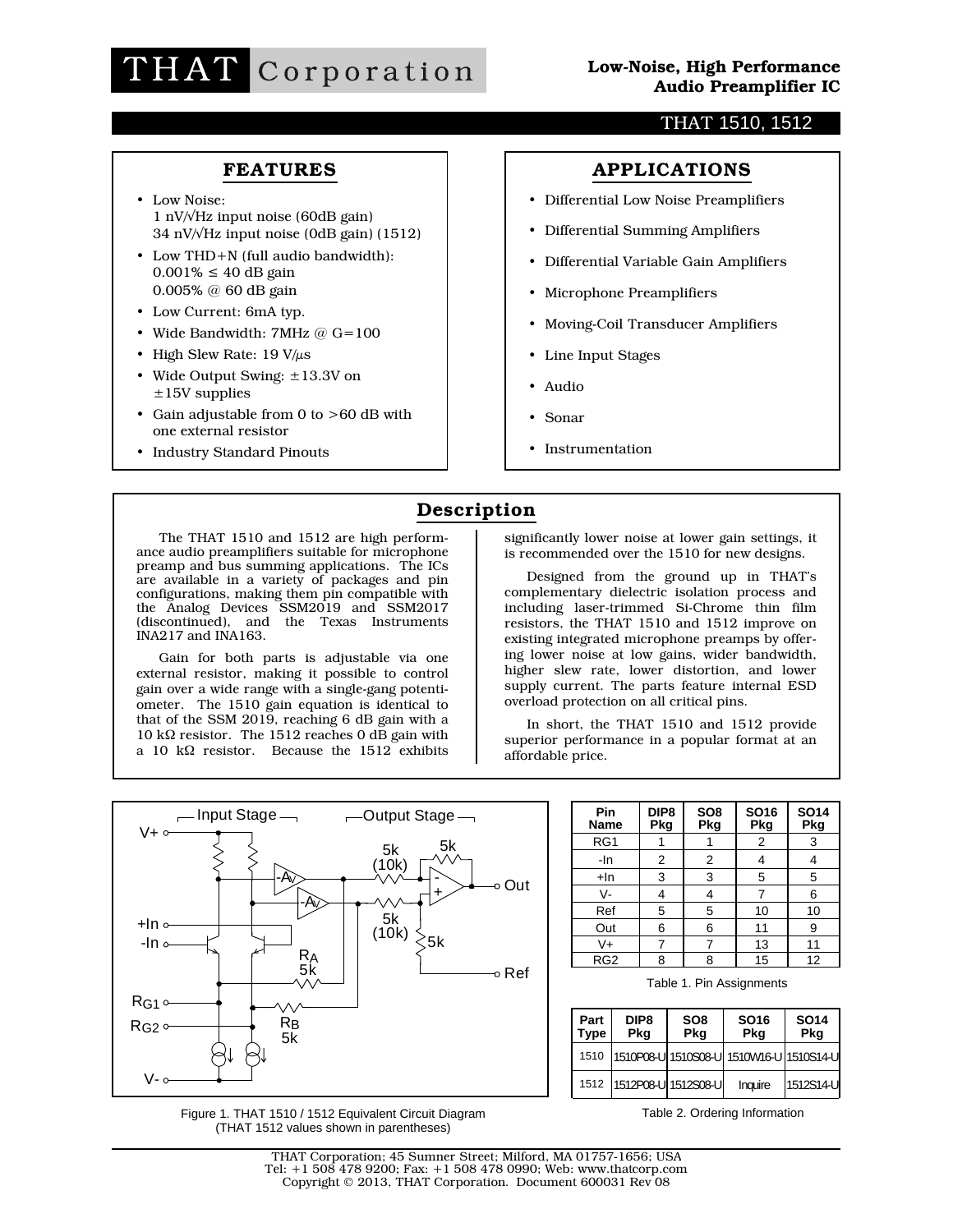## **SPECIFICATIONS1**

# Absolute Maximum Ratings<sup>2,3</sup>

| Positive Supply Voltage $(V_{\text{cc}})$        | $+20V$                           | Lead Temp. (T <sub>LEAD</sub> ) (Soldering 10 sec) | 260 °C                    |
|--------------------------------------------------|----------------------------------|----------------------------------------------------|---------------------------|
| Negative Supply Voltage ( $V_{EE}$ )             | $-20V$                           | Operating Temperature Range $(T_{OP})$             | $-40$ to $+85^{\circ}$ C  |
| Input Voltage $(V_{INMAX})$                      | $V_{CC}$ + 0.5V, $V_{EF}$ - 0.5V | Storage Temperature Range $(TST)$                  | $-40$ to $+125^{\circ}$ C |
| Output Short-Circuit Duration (t <sub>SH</sub> ) | Continuous                       | Junction Temperature $(T_1)$                       | $150^{\circ}$ C           |
|                                                  |                                  |                                                    |                           |

| <b>Recommended Operating Conditions</b> |                 |            |     |     |       |       |  |  |  |
|-----------------------------------------|-----------------|------------|-----|-----|-------|-------|--|--|--|
| Parameter                               | Symbol          | Conditions | Min | Typ | Max   | Units |  |  |  |
| Positive Supply Voltage                 | Vcc             |            | +5  |     | +20   |       |  |  |  |
| Negative Supply Voltage                 | V <sub>FF</sub> |            | -5  |     | $-20$ |       |  |  |  |

| Electrical Characteristics <sup>2</sup>                                                                       |                                         |                                                                                                    |                              |                                                    |                             |                              |                                                     |                                                                                  |                                                                                        |
|---------------------------------------------------------------------------------------------------------------|-----------------------------------------|----------------------------------------------------------------------------------------------------|------------------------------|----------------------------------------------------|-----------------------------|------------------------------|-----------------------------------------------------|----------------------------------------------------------------------------------|----------------------------------------------------------------------------------------|
| Parameter                                                                                                     | Symbol                                  | Conditions                                                                                         | Min                          | 1510<br>Typ                                        | Max                         | Min                          | 1512<br>Typ                                         | Max                                                                              | Units                                                                                  |
| <b>Supply Current</b>                                                                                         | $I_{CC}$ , $-I_{EE}$                    | No signal<br>$V_{CC} = -V_{FF} = 20V$                                                              | —                            | 6.0<br>—                                           | 7.9<br>8.0                  |                              | 6.0<br>—                                            | 7.9<br>8.0                                                                       | mA<br>mA                                                                               |
| Input Bias Current                                                                                            | l <sub>B</sub>                          | No signal; Either input<br>connected to GND                                                        | $\overline{\phantom{0}}$     | 4.8                                                | 14                          |                              | 4.8                                                 | 14                                                                               | μA                                                                                     |
| Input Offset Current                                                                                          | $I_{\text{B-OFF}}$                      | No signal                                                                                          | $-1.4$                       |                                                    | $+1.4$                      | $-1.4$                       |                                                     | $+1.4$                                                                           | μA                                                                                     |
| <b>Offset Voltage</b><br>Output Stage Output Offset<br>Input Stage Input Offset<br><b>Total Output Offset</b> | $V$ OS $\infty$<br>$V$ OS <sub>II</sub> | No Signal, $V_{CM}=0$<br>G=voltage gain                                                            | -5<br>$-250$<br>$-5 - 0.25G$ |                                                    | $+5$<br>$+250$<br>$5+0.25G$ | -5<br>$-250$<br>$-5 - 0.25G$ |                                                     | $+5$<br>$+250$<br>$5+0.25G$                                                      | mV<br>μV<br>mV                                                                         |
| Input Voltage Range<br>Common Mode                                                                            | $V_{IN-CM}$                             | Common mode, all gains                                                                             |                              | ±13                                                |                             |                              | ±13                                                 |                                                                                  | $\vee$                                                                                 |
| <b>Differential Mode</b>                                                                                      | $V_{\text{IN-UNBAL}}$                   | Unbalanced<br>One input to GND, 0dB gain                                                           | $-13$                        |                                                    | $+13$                       | $-13$                        |                                                     | $+13$                                                                            | V                                                                                      |
| Differential Gain                                                                                             | $G_{diff}$                              |                                                                                                    | $\Omega$                     |                                                    | 70                          | $-6$                         |                                                     | 64                                                                               | dB                                                                                     |
| Ref Input Voltage Range                                                                                       |                                         |                                                                                                    |                              | ±8                                                 |                             |                              | ± 8                                                 |                                                                                  | V                                                                                      |
| Ref Input Impedance                                                                                           |                                         |                                                                                                    | —                            | 10                                                 |                             |                              | 15                                                  |                                                                                  | $k\Omega$                                                                              |
| Ref Input Gain to Output                                                                                      |                                         |                                                                                                    | $\overline{\phantom{0}}$     | $\Omega$                                           |                             |                              | $\Omega$                                            |                                                                                  | dB                                                                                     |
| Input Impedance                                                                                               | $Z_{IN-DIFF}$<br>$Z_{IN:CM}$            | <b>Differential</b><br>0dB gain<br>20dB gain<br>40dB gain<br>60dB gain<br>Common mode<br>all gains |                              | 32  1.9<br>32  2.0<br>32  2.5<br>29  8.0<br>8  7.7 | $\overline{\phantom{m}}$    |                              | 37  1.9<br>37  2.0<br>36  3.1<br>31  13.9<br>9  7.7 | $\overline{\phantom{m}}$<br>$\overline{\phantom{m}}$<br>$\overline{\phantom{m}}$ | $M\Omega$   pF<br>$M\Omega$   pF<br>$M\Omega$   pF<br>$M\Omega$   pF<br>$M\Omega$   pF |

1. All specifications are subject to change without notice.<br>2. Unless otherwise noted, T<sub>A</sub>=25°C, V<sub>cc</sub>=+15V, V<sub>EE</sub>= -15V.<br>3. Stresses above those listed under "Absolute Maximum Ratings" may cause permanent damage to the d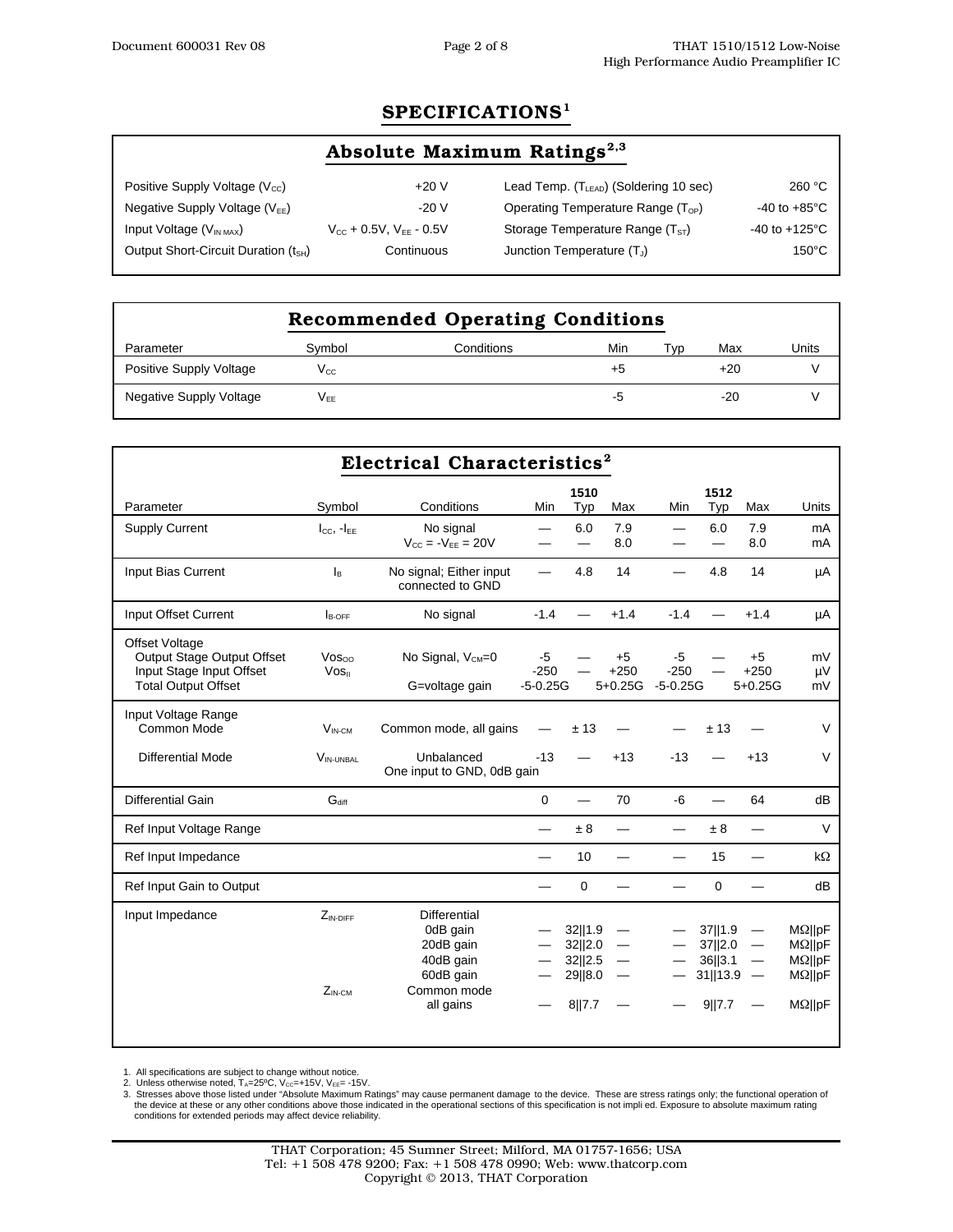| Electrical Characteristics $(\text{con't})^2$ |                         |                                                                                         |                                                      |                        |                                                      |                                                      |                                     |                                                      |                          |
|-----------------------------------------------|-------------------------|-----------------------------------------------------------------------------------------|------------------------------------------------------|------------------------|------------------------------------------------------|------------------------------------------------------|-------------------------------------|------------------------------------------------------|--------------------------|
|                                               |                         |                                                                                         |                                                      | 1510                   |                                                      |                                                      | 1512                                |                                                      |                          |
| Parameter                                     | Symbol                  | Conditions                                                                              | Min                                                  | Typ                    | Max                                                  | Min                                                  | Typ                                 | Max                                                  | Units                    |
| Common Mode Rejection                         | <b>CMR</b>              | $V_{CM} = \pm 10V$ ; DC to 60 Hz<br>0 dB gain<br>20 dB gain<br>40 dB gain<br>60 dB gain | 45<br>65<br>85<br>105                                | 60<br>80<br>100<br>120 | —<br>$\overline{\phantom{0}}$                        | 45<br>65<br>85<br>105                                | 60<br>80<br>100<br>120              | $\sim$<br>$\overline{\phantom{0}}$                   | dВ<br>dB<br>dB<br>dB     |
| Power Supply Rejection                        | <b>PSR</b>              | $V_{CC}$ = $-V_{EE}$ ; ±5V to ±20V; DC to 60 Hz                                         |                                                      |                        |                                                      |                                                      |                                     |                                                      |                          |
|                                               |                         | 0 dB gain<br>20 dB gain                                                                 |                                                      | 85<br>105              | $\overline{\phantom{0}}$                             |                                                      | 60<br>105                           | $\equiv$                                             | dВ<br>dВ                 |
|                                               |                         | 40 dB gain<br>60 dB gain                                                                | $\overline{\phantom{0}}$                             | 120<br>124             | $\overline{\phantom{0}}$<br>$\overline{\phantom{0}}$ | $\overline{\phantom{0}}$<br>$\overline{\phantom{0}}$ | 120<br>124                          | $\overline{\phantom{0}}$<br>$\overline{\phantom{0}}$ | dB<br>dB                 |
| <b>Total Harmonic Distortion</b>              | THD+N                   | $V_{\text{OUT}} = 7V$ rms; $R_L = 5 k\Omega$<br>$f = 1$ kHz; BW = 20 kHz<br>0 dB gain   |                                                      | 0.0005                 | $\overbrace{\phantom{123221111}}$                    |                                                      | 0.001                               |                                                      | $\%$                     |
|                                               |                         | 20 dB gain                                                                              |                                                      | 0.0012                 |                                                      |                                                      | 0.004                               |                                                      | %                        |
|                                               |                         | 40 dB gain<br>60 dB gain                                                                | $\overline{\phantom{0}}$                             | 0.0016<br>0.005        |                                                      |                                                      | 0.005<br>0.008                      | $\overline{\phantom{0}}$                             | $\%$<br>%                |
| <b>Equivalent Input Noise</b>                 | $e_{n(N)}$              | $f = 1kHz$ ,                                                                            |                                                      |                        |                                                      |                                                      |                                     |                                                      |                          |
|                                               |                         | 0 dB gain                                                                               |                                                      | 57                     | $\overline{\phantom{a}}$                             | $\overline{\phantom{0}}$                             | 34                                  | $\overline{\phantom{0}}$                             | nV/vHz                   |
|                                               |                         | 20 dB gain<br>40 dB gain                                                                |                                                      | $\overline{7}$<br>1.7  | $\overline{\phantom{0}}$                             |                                                      | 4.6<br>1.4                          | $\equiv$<br>$\overline{\phantom{0}}$                 | $nV/\sqrt{Hz}$<br>nV/vHz |
|                                               |                         | 60 dB gain                                                                              | —                                                    | $\mathbf{1}$           | $\overline{\phantom{0}}$                             | $\overline{\phantom{0}}$                             | 1                                   |                                                      | nV/vHz                   |
| <b>Input Current Noise</b>                    | $I_{n(1N)}$             | 60 dB gain                                                                              | $\overline{\phantom{0}}$                             | 2.0                    |                                                      |                                                      | 2.0                                 | $\qquad \qquad$                                      | pA/vHz                   |
| Noise Figure                                  | <b>NF</b>               | 60 dB gain                                                                              |                                                      |                        |                                                      |                                                      |                                     |                                                      |                          |
|                                               |                         | $R_s = 150 \Omega$<br>$R_s = 200 \Omega$                                                |                                                      | 1.6<br>1.3             |                                                      |                                                      | 1.6<br>1.3                          |                                                      | dB<br>dB                 |
|                                               |                         |                                                                                         |                                                      |                        |                                                      |                                                      |                                     |                                                      |                          |
| <b>Slew Rate</b>                              | <b>SR</b>               | $R_L = 2 k\Omega$<br>$C_L = 50$ pF                                                      | 13                                                   | 19                     |                                                      | 13                                                   | 19                                  |                                                      | $V/\mu s$                |
| Bandwidth -3dB                                | BW <sub>-3dB</sub>      | $R_L = 2 k\Omega$ ; $C_L = 10 pF$                                                       |                                                      |                        |                                                      |                                                      |                                     |                                                      |                          |
|                                               |                         | 0 dB gain<br>20 dB gain                                                                 |                                                      | 15<br>8                |                                                      |                                                      | 11<br>9                             |                                                      | MHz<br><b>MHz</b>        |
|                                               |                         | 40 dB gain                                                                              |                                                      | $\overline{7}$         | $\qquad \qquad$                                      | $\equiv$                                             | $\overline{7}$                      | $\equiv$                                             | MHz                      |
|                                               |                         | 60 dB gain                                                                              | $\overline{\phantom{0}}$                             | 3                      | $\overline{\phantom{0}}$                             | $\overline{\phantom{0}}$                             | 1.6                                 |                                                      | MHz                      |
| Output Gain Error                             | $G_{ER (OUT)}$          | f = 1kHz; $R_L$ = 2 k $\Omega$<br>$RG$ =infinite, G=0 dB                                | $-0.5$                                               |                        | $+0.5$                                               |                                                      |                                     |                                                      | dB                       |
|                                               |                         | $R_G = 1.1 k\Omega$ , G=20 dB                                                           | $-0.5$                                               |                        | $+0.5$                                               |                                                      |                                     |                                                      | dB                       |
|                                               |                         | $R_G = 101 \Omega$ , G=40 dB                                                            | $-0.5$                                               |                        | $+0.5$                                               |                                                      |                                     |                                                      | dB                       |
|                                               |                         | $RG = 10 \Omega$ , G=60 dB                                                              | $-0.5$                                               |                        | $+0.5$                                               |                                                      |                                     |                                                      | dB                       |
|                                               |                         | $RG$ = 10 k $\Omega$ , G=0 dB<br>$R_G = 526.3 \Omega$ , G=20 dB                         | $\overline{\phantom{0}}$<br>$\overline{\phantom{0}}$ |                        |                                                      | $-0.5$<br>$-0.5$                                     |                                     | $+0.5$<br>$+0.5$                                     | dB<br>dΒ                 |
|                                               |                         | $R_G = 50.3 \Omega$ , G=40 dB                                                           |                                                      |                        |                                                      | $-0.5$                                               |                                     | $+0.5$                                               | dB                       |
|                                               |                         | $RG = 5 \Omega$ , G=60 dB                                                               |                                                      |                        |                                                      | $-0.5$                                               |                                     | $+0.5$                                               | dΒ                       |
| Output Voltage Swing                          | $\mathsf{V}_\mathsf{O}$ | $R_L = 2 k\Omega$<br>all gains                                                          | ±13                                                  | ±13.3                  |                                                      | ±13                                                  | ±13.3                               |                                                      | V                        |
| <b>Output Short Circuit Current</b>           | $I_{SC}$                | $R_L = 0$ $\Omega$                                                                      |                                                      | $\pm$ 17               |                                                      |                                                      | ± 17                                |                                                      | mA                       |
| Minimum Resistive Load                        | $R_{Lmin}$              |                                                                                         | $\overline{2}$                                       |                        |                                                      | $\boldsymbol{2}$                                     |                                     |                                                      | kΩ                       |
| Maximum Capacitive Load                       | $C_{Lmax}$              |                                                                                         |                                                      |                        | 300                                                  |                                                      |                                     | 300                                                  | рF                       |
| Gain Equation                                 |                         |                                                                                         |                                                      | $A_V = 1 +$            | $\frac{10 k\Omega}{R_G}$                             |                                                      | $A_V = 0.5 + \frac{5 k\Omega}{R_G}$ |                                                      |                          |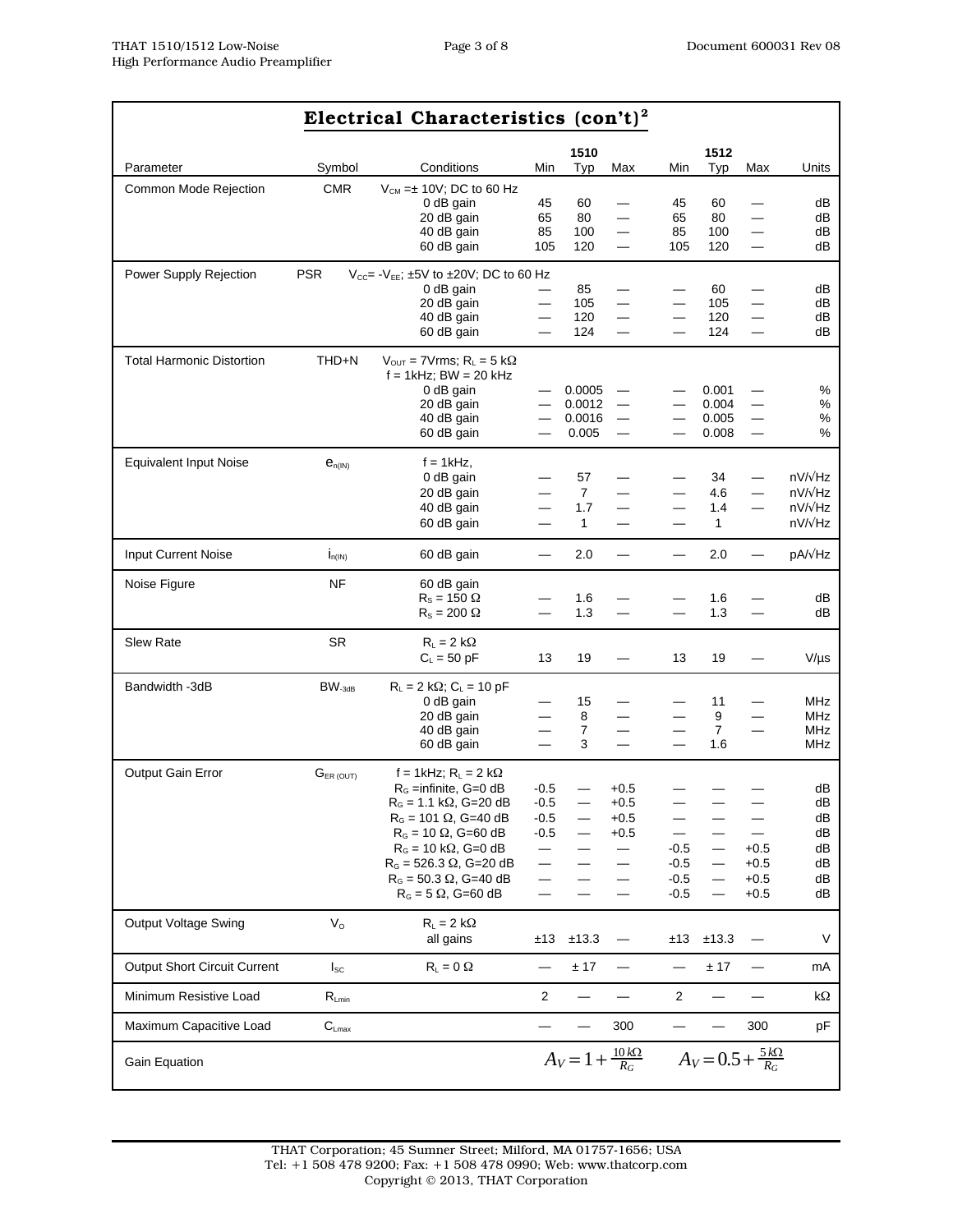## **Applications**

#### Gain Setting

A single external resistor  $(R_G)$  between the  $R_{G1}$ and  $R_{G2}$  pins is all that is needed to set the gain of the THAT 1510/1512, according to the formulae:

for the 1510:  $A_V = 1 + \frac{10k\Omega}{R_G}$  or for the 1512:  $A_V = 0.5 + \frac{5k\Omega}{R_G}$  where

 $A_V$  is the voltage gain of the part.

Either part may reach unity gain, but the value of  $R<sub>G</sub>$  required varies significantly between the two parts. For the 1510, gain is 0dB when  $R<sub>G</sub>$  is infinite (open); this is the minimum gain for the 1510. At infinite  $R_G$ , the 1512 reaches -6dB gain; this is the minimum gain for the 1512. With  $R_G=10k\Omega$ , the 1512 reaches 0dB gain.

Overall gain accuracy depends on the tolerance of  $R<sub>G</sub>$  and the accuracy of the internal thin-film resistors connected to pins  $R_{G1}$  and  $R_{G2}$  in the 1510/1512  $(R_A & R_B$  in Figure 1). These internal resistors have a typical initial accuracy (at room temperature) of  $\pm 0.5$ %, and are typically stable with temperature to within  $\pm 100$  ppm/°C. Gain will drift with temperature based on the mismatch between the temperature coefficient of the external  $R_G$  and that of the internal resistors  $R_A$  &  $R_B$ .

For variable-gain applications where gain accuracy is important, THAT recommends using discrete, switched resistors for  $R<sub>G</sub>$ . Where continuous control is required, or where gain accuracy is less

critical, a potentiometer may be used. In such applications, designers should take care in specifying the element construction to avoid excess noise. The potentiometer taper will set the circuit's characteristic of gain vs. pot rotation. Typically, reverse log (reverse audio) taper elements offer the desired behavior in which gain increases with clockwise rotation (and lower values for  $R_G$ ). See THAT Design Note 138 for a discussion of potentiometer taper and gain for the 1510 and 1512 compared to similar parts from other manufacturers.

#### Noise Performance

Both parts exhibit excellent voltage noise performance of  $\sim$ 1 nV/ $\sqrt{Hz}$  at high gains. With ~2 pA/√Hz current noise, they are optimized for relatively low source impedance applications, such as dynamic microphones with typically a few hundred ohm output impedances. But, because they have different internal gain structures, the 1510 has higher equivalent input noise at 0dB gain  $(-57 \text{ nV/VHz})$  than the 1512, which runs 4.5 dB lower at  $\sim$ 34 nV/ $\sqrt{Hz}$ . The unusual and superior topology of the THAT 1512 makes its noise performance comparable to some of the better discrete designs currently available.

#### Inputs

#### Simple Configurations

As shown in Figure 2, the 1510/1512 includes protection diodes at all pins except V+ and V-.



Figure 2. THAT 1510 / 1512 Equivalent Circuit with Protection Diodes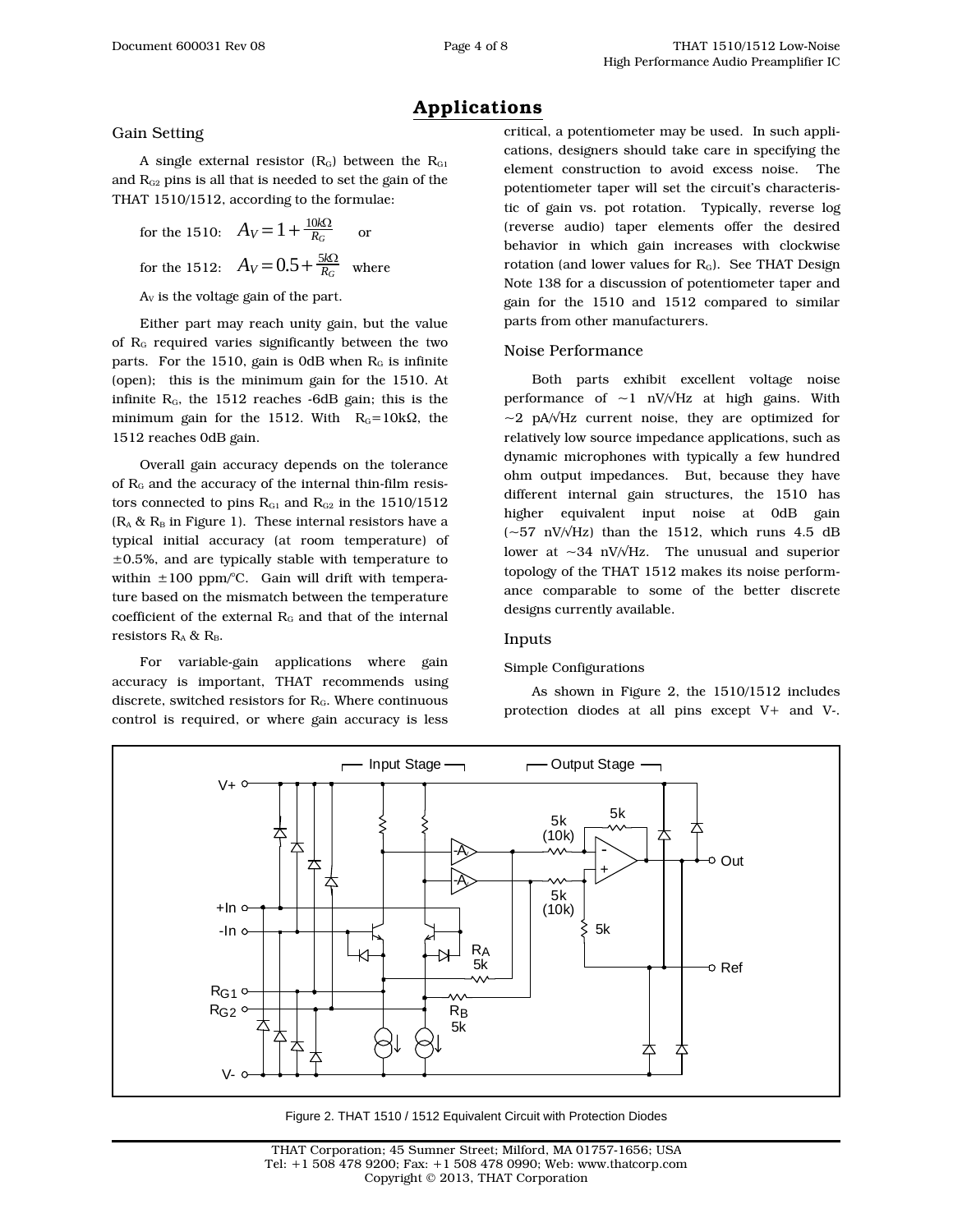

Figure 3. Basic 1510 / 1512 Circuit

These diodes reduce the likelihood that accidental electrostatic discharge (ESD) or electrical over stress (EOS) will damage the ICs. Other diodes across the base-emitter junctions of the input transistors prevent excessive reverse biasing of these junctions (which would degrade the noise performance of the input devices).

Other than the protection diodes, the 1510/1512 input pins are connected only to the bases of their respective input devices. For proper operation, the bases must be provided a source of dc bias that will maintain the inputs within the IC's input commonmode range. Figure 3 shows the simplest approach; dc bias is supplied via  $R_1$  and  $R_2$ . At 1 k $\Omega$  each, they will minimize pickup of unwanted noise and interference, as well as generate relatively little noise due to input current noise in the 1510/1512. However, at high gains, their inherent voltage noise, plus the 1510/1512's input current noise drawn across these resistors, adds significantly to the noise at the 1510/1512's output.

Because RG is dc coupled in the circuit of Figure 3, the dc level at the output of the 1510/1512 will vary with gain. In most applications, the output should be ac-coupled to the next stage. For applications where  $R<sub>G</sub>$  is variable (via a pot or switched

resistors) to allow gain adjustment,  $R<sub>G</sub>$  should be ac-coupled as shown in Figure 4. By adding  $C_G$  in series with  $R<sub>G</sub>$ , dc gain is fixed (at unity for the 1510, and  $\frac{1}{2}$  for the 1512). This constrains the output dc offset to just over  $+/5$  mV, and prevents it from varying with gain. With this low offset, ac coupling of the output is usually unnecessary.

CG must be large enough not to interfere with low-frequency response at the smallest values of RG. For 60 dB gain,  $R_G$ =10 Ω (1510) or  $R_G$ =5 Ω (1512). For a -3 dB point of approximately 5 Hz,  $C_G$ =3,300  $\mu$ F (1510), or  $C_G$ =6,800  $\mu$ F (1512). For other maximum gains or minimum frequencies, scale C<sub>G</sub> accordingly.

#### Phantom Power

Phantom power is required for many condenser microphones. THAT recommends the circuit of Figure 5 when phantom power is included<sup>4</sup>. R<sub>3</sub>, R<sub>4</sub>, and  $D_1$  -  $D_6$  are used to limit the current that flows through the 1510/1512 inputs when the circuit inputs (-In and +In) are shorted to ground while phantom power is turned on. This causes  $C_4$  and/or  $C<sub>5</sub>$  to discharge through other circuit components, often generating transient currents of several amps. R<sub>3</sub> and R<sub>4</sub> should be at least 10  $\Omega$  to limit destructive

4. In revisions 0 and 1 of this data sheet, we recommended using Schottky diodes (1N5819 types) at D<sub>1</sub> ~ D<sub>4</sub> to protect the 1510/1512 inputs against overloads. Subsequently, we discovered that the leakage of these diodes could cause problems with DC fluctuations (hence noise) at the 1510/1512 output. Upon further investigation, we concluded that conventional rectifier diodes like the 1N4004 (the glass-passivated GP version) provide adequate protection and d o not introduce unacceptable leakage. Additionally, 1N4004 diodes are much cheaper and more readily available than the Schottky types.

Since publishing revision 4, we determined that the internal reverse-bias diodes between the pins  $+n/R_{G2}$  and  $-n/R_{G1}$  may be damaged by phantom power faults under certain conditions. Small-signal diodes (D<sub>5</sub> and D<sub>6</sub>) avoid this problem by appearing in parallel with the internal diodes, diverting excess current around the 1510/1512.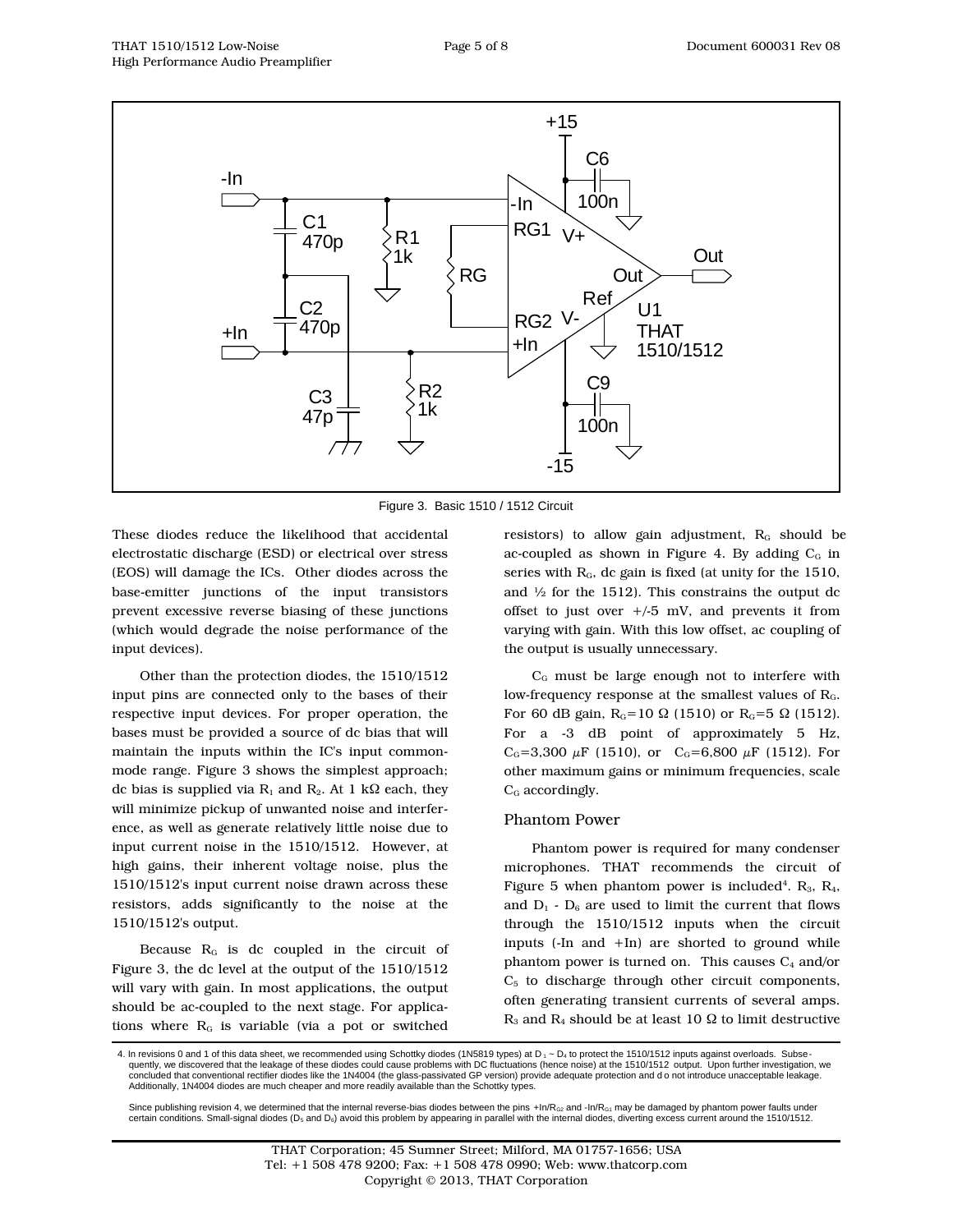currents. (Higher values further limit current flow, but introduce additional source impedance and noise.)  $D_1$  through  $D_4$  prevent the IC's inputs from significantly exceeding the supply rails.  $D_5$  and  $D_6$ steer currents around the input stage in the 1510/1512, preventing damage.

The series combination of  $C_4$  and  $C_5$  should be made large to minimize high-pass filtering of the signal based upon the sum of the values of  $R_1+R_2$ . As well, keeping their reactance low relative to the external microphone's source impedance will avoid increasing the effects of low-frequency current noise in the 1510/1512 input stage.

Other manufacturers have recommended, and many pro audio products include, a zener diode arrangement connected to the bridge rectifier instead of the connection to V+ and V- as shown in Figure 5. THAT does not recommend this approach, because we find that  $R_3$  and  $R_4$  must be made much larger  $(e.g., \geq 51 \Omega)$  in order to limit peak currents enough to protect reasonably sized zener diodes (eg. 1/2 W). Such large series input resistors will limit the noise performance of the preamp. The ultimate floor is set by the impedance of the microphone, but any additional series resistance further degrades performance.

For further insights into this subject, see the Audio Engineering Society preprints "The 48 Volt Phantom Menace," by Gary K. Hebert and Frank W.

> $C<sub>1</sub>$ 470p

 $C<sub>2</sub>$ 470p

-In

+In

Thomas, presented at the 110th AES Convention and "The 48 Volt Phantom Menace Returns", by Rosalfonso Bortoni and Wayne Kirkwood presented at the 127th AES Convention.

#### Impedance and Line Input Configurations

A higher common-mode input impedance is desirable (compared with that of Figures 3 and 4) when input coupling capacitors  $(C_4$  and  $C_5$ ) are used to block phantom power. At low frequencies where the reactance of  $C_4$  and  $C_5$  become significant (compared to the common-mode input impedances), the two capacitors interact with the common-mode input impedance (seen looking to the right-side of both capacitors) to form voltage dividers for common-mode signals. Differences in the two capacitors' values leads to different voltage dividers, spoiling the low-frequency common-mode rejection of the stage. Since C<sub>4</sub> and C<sub>5</sub> are generally large, electrolytic types, precise matching is difficult and expensive to achieve. High common-mode input impedance reduces the matching requirement by decreasing the frequency at which the capacitive reactance becomes significant inversely with the common-mode input impedance.

The "T-bias" circuit  $(R_1, R_2,$  and  $R_7$ ) shown in Figure 5 accommodates this objective. In this circuit,  $R_1$  and  $R_2$  are connected to a third resistor  $R_7$ , boosting the low-frequency common mode input

Out

 $U<sub>1</sub>$ THAT 1510/1512

Out



RG

R1 1k

CG

+In

RG2 V-

-In

RG1

 $+15$ 

 $V_{+}$ 

C6

100n

Ref

Figure 4. Basic 1510 / 1512 Circuit with Variable Gain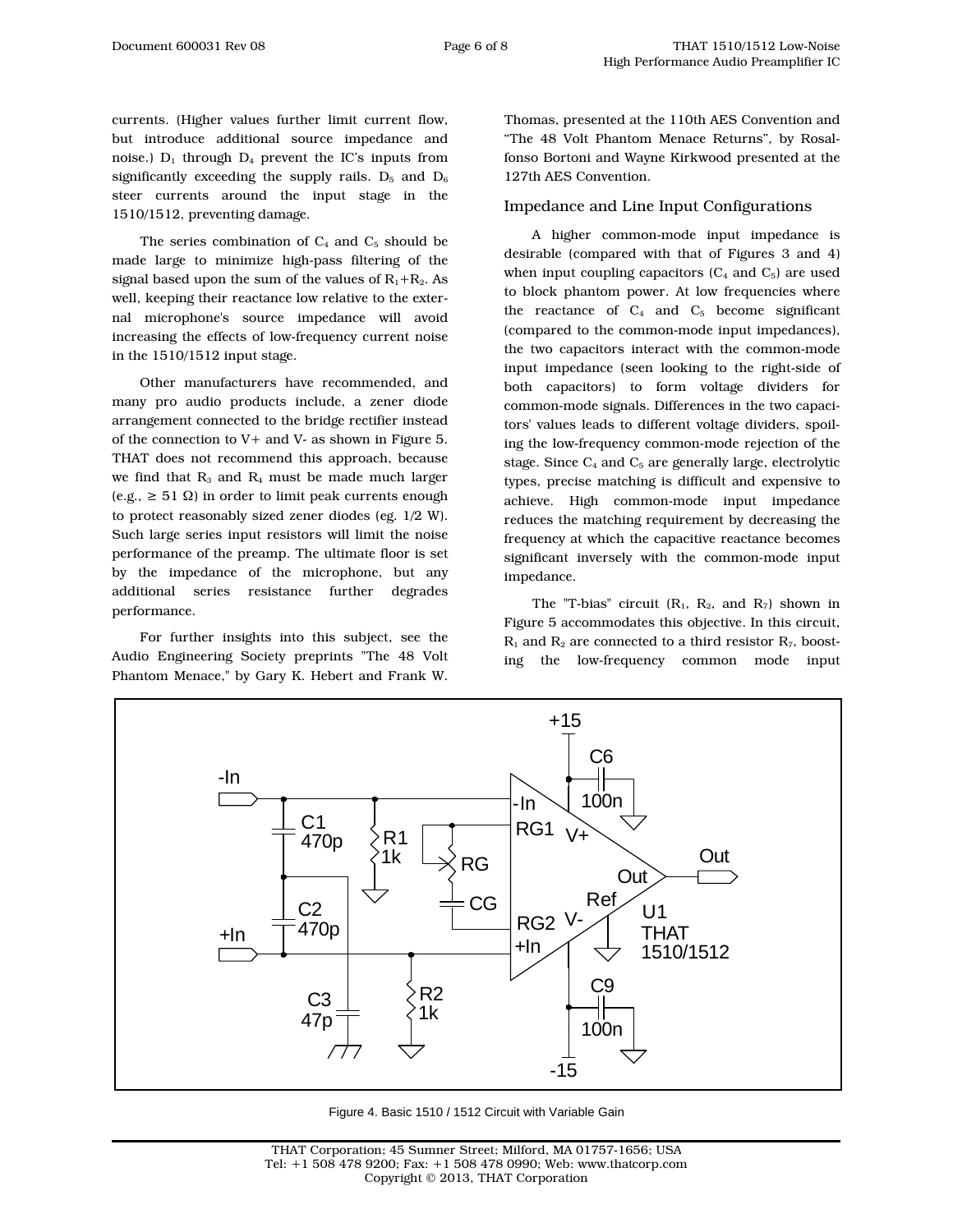impedance (as "seen looking in" from the coupling capacitors) to the value of  $R_1 + (2^*R_7)$  -- approximately 45 kΩ with the values shown. The increased common mode impedance from T-bias improves LF common mode rejection by reducing capacitor matching requirements by more than a factor of ten over the simpler circuit wherein  $R_7=0$   $\Omega$ . The circuit works well with the values shown.

Note also that the overall common-mode input impedance of the circuit is dominated by the phantom-power resistors  $(R_5 \text{ and } R_6)$ . For the circuit of Figure 5, this is approximately 5.9 k $\Omega$  per leg.

The 1510/1512 can be used as a line input receiver by adding attenuation to the preamplifier inputs and changing the circuit topology to allow

switching of input, fixed attenuation, and gain adjustment. The optimum circuit depends on the specific requirements of the application. For more details and specific applications advice, please consult THAT's application notes, or our applications engineers at the address and telephone below or via email at apps\_support@thatcorp.com.

#### Reference Terminal

The "Ref" pin provides a reference for the output signal, and is normally connected to analog ground. If necessary, the "Ref" pin can be used for offset correction or DC level shifting. However, in order to prevent spoiling the excellent common-mode rejection of the 1510/1512, the source impedance driving the "Ref" pin should be under  $1\Omega$ .



Figure 5. Recommended 1510 / 1512 Circuit with Phantom Power

## **Package Information**

Both the THAT 1510 and 1512 are available in 8-pin SOIC, 8-pin DIP, and 14-pin SOIC packages. The 1510 is also available in a 16-pin (widebody) SOIC package. Other version/package combinations will be considered based on customer demand.

The package dimensions are shown in Figures 6, 7, 8, & 9, while pinouts are given in Table 1.

All versions of the 1510 and 1512 are lead free and RoHS compliant. Material Declaration Data Sheets on the parts are available at our web site, www.thatcorp.com or upon request.